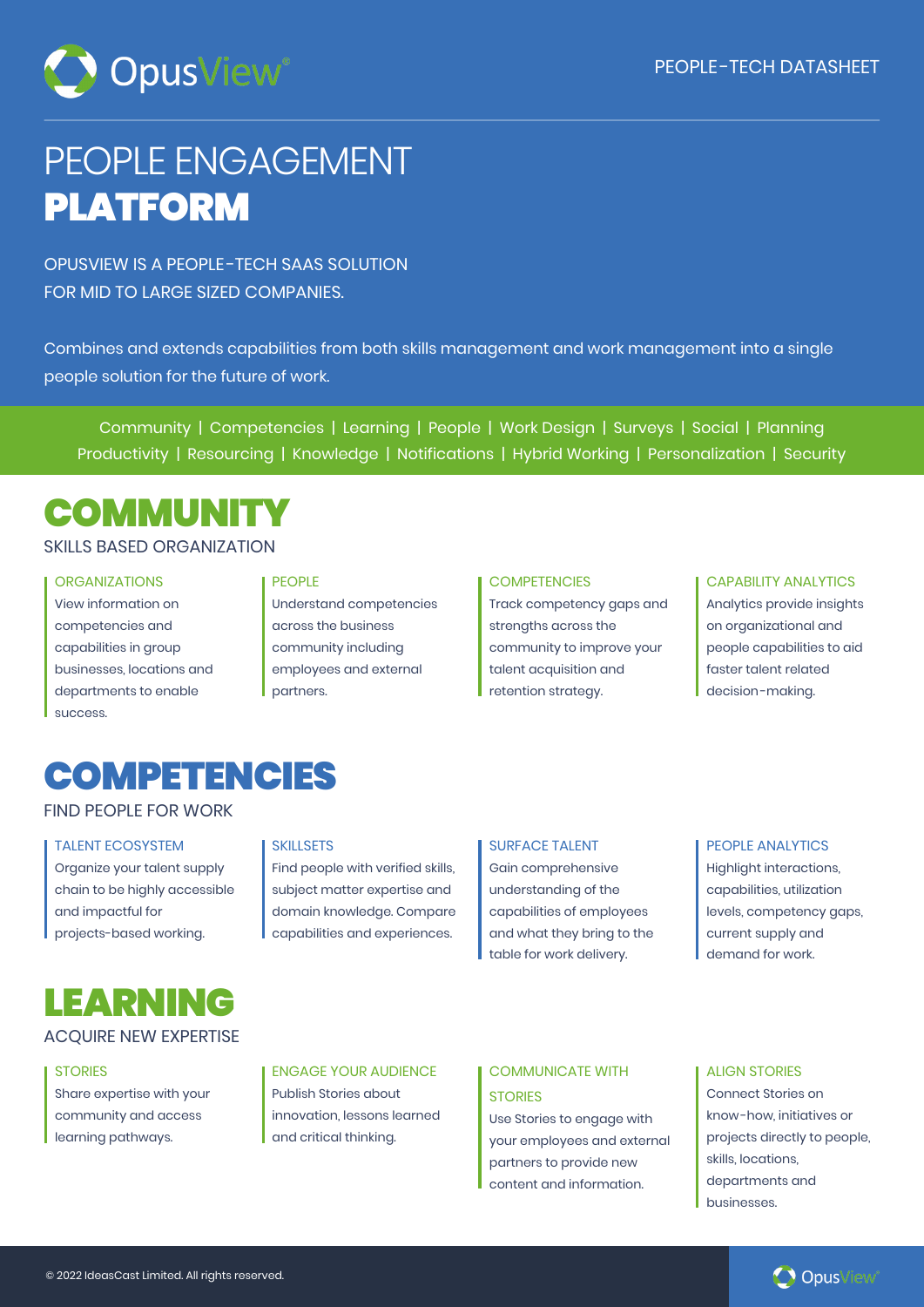# PEOPLE

## DISCOVER CAPABILITIES IN YOUR COMMUNITY

## PROFILES

Find people with specific capabilities, subject matter expertise and domain know-how.

## MATCHING

Compare skillsets of individuals, teams, projects, locations and departments.

### **SUGGESTIONS**

With team suggestions, create a diverse and inclusive work culture.

## TAGS

Find and organize people of interest for current or future work based on verified capabilities.

## WORK DESIGN

## EFFICIENCY AND EFFECTIVENESS

### REAL-TIME

Improve work efficiencies through real-time interactions and sharing information in your collaborative workstreams.

### DASHBOARDS

Interactive dashboards clarify performance objectives by presenting real-time data on all programs and projects you participate in.

## SOCIALIZE TASKS

Share tasks, assign task leaders, agree schedules and view task dependencies across your projects.

## WORK PLANS View performance, workload of each team member and status of each task. Easily change work schedules to suit your priorities.

# **SURVEYS**

## ENGAGE AND LISTEN

**EXPERIENCES** Discover how your employees feel by designing, distributing and analyzing surveys.

#### **VIEWPOINTS**

Increase organizational awareness and workplace culture by promoting dialog.

#### **INSIGHTS**

Survey results support decision-making and provide insights on priorities to tackle.

### WELLBEING

With feedback rapidly recognize areas of concern and take action to create a healthier workplace.

## SOCIAL

## RAISE PRODUCTIVITY AND INNOVATION

**INTERACTIONS** Align purposeful interactions

and connections to team members and experts.

### KNOWLEDGE

Provide easy access to the right level of trusted information at the right time.

GAMIFIED RECOGNITION Reward employee contributions to show them they are appreciated and to encourage them to work more productively.

### UTILIZATION

Increase team satisfaction and wellbeing by making sure employees are not over–utilized and their viewpoints are considered.

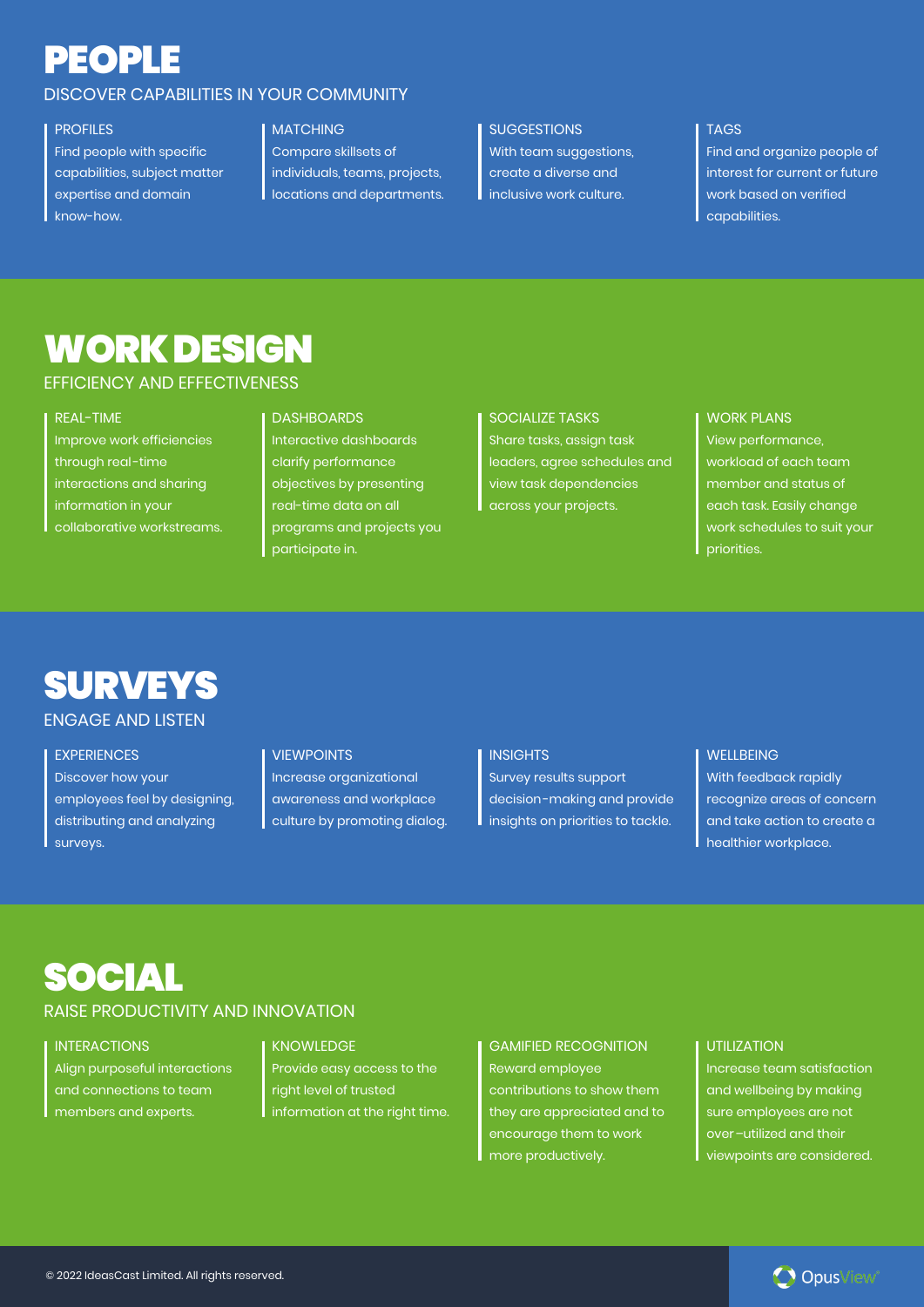# PLANNING

## DELIVER WORK ON TIME TO BUDGET

### **PEOPLE**

Form teams of people who are best-skilled for the work. Understand any competency gaps and strengths of the team.

#### **ACTIVITIES**

Define and allocate all task work that is needed in the plan. Continuously monitor progress or to identify any bottlenecks.

#### TRACK WORK

Monitor tasks, their interrelations and dependencies from start to finish to get the work done on time.

### DELIVERY

View current progress and expected timelines for delivery. Scheduled changes are automatically communicated to teams

## PRODUCTIVITY

## MOTIVATED WORKFORCE

### **ACCESS**

People have everything they need right at their fingertips –minimizes time-waste when searching for documents, notes, schedules or messages.

### **CLARITY**

Know exactly what needs to be done and when, with detailed real-time insights into business projects and the corresponding teamwork.

## **GOALS**

Team members understand individual and common goals to meet work completion deadlines.

### **CONTRIBUTION**

Rewards system to recognize employee contributions, encouraging people to work more actively when they feel happy and valued.

## RESOURCING

## WORKFORCE PERFORMANCE AND WELLBEING

### SKILLS SEARCH

Identify potential team members by searching for verified skills and experiences needed for your work requirements.

### AVAILABILITY

Check for any work blocks and absences in the future. Prevent over -utilization of people.

### PLANNING

Resource workloads can be viewed and updated to achieve optimum operational efficiency.

## **REQUISITIONS**

Log and track requests for internal and external resources. View progress status and staffing related documents.

## KNOWLEDGE

## DIGITAL LIBRARY ON-DEMAND

## WORK COMPONENTS

Knowledge templates drive best practice and consistent working across the organization.

### **COMPLIANCE**

Teams know what they are working towards and what needs to be done to reach their objectives.

#### **FFFICIENCY**

Knowledge templates are deployed instantly, bringing new efficiencies when setting-up projects.

#### BETTER PROCESSES

Knowledge templates are enablers for continual process improvement and innovation.